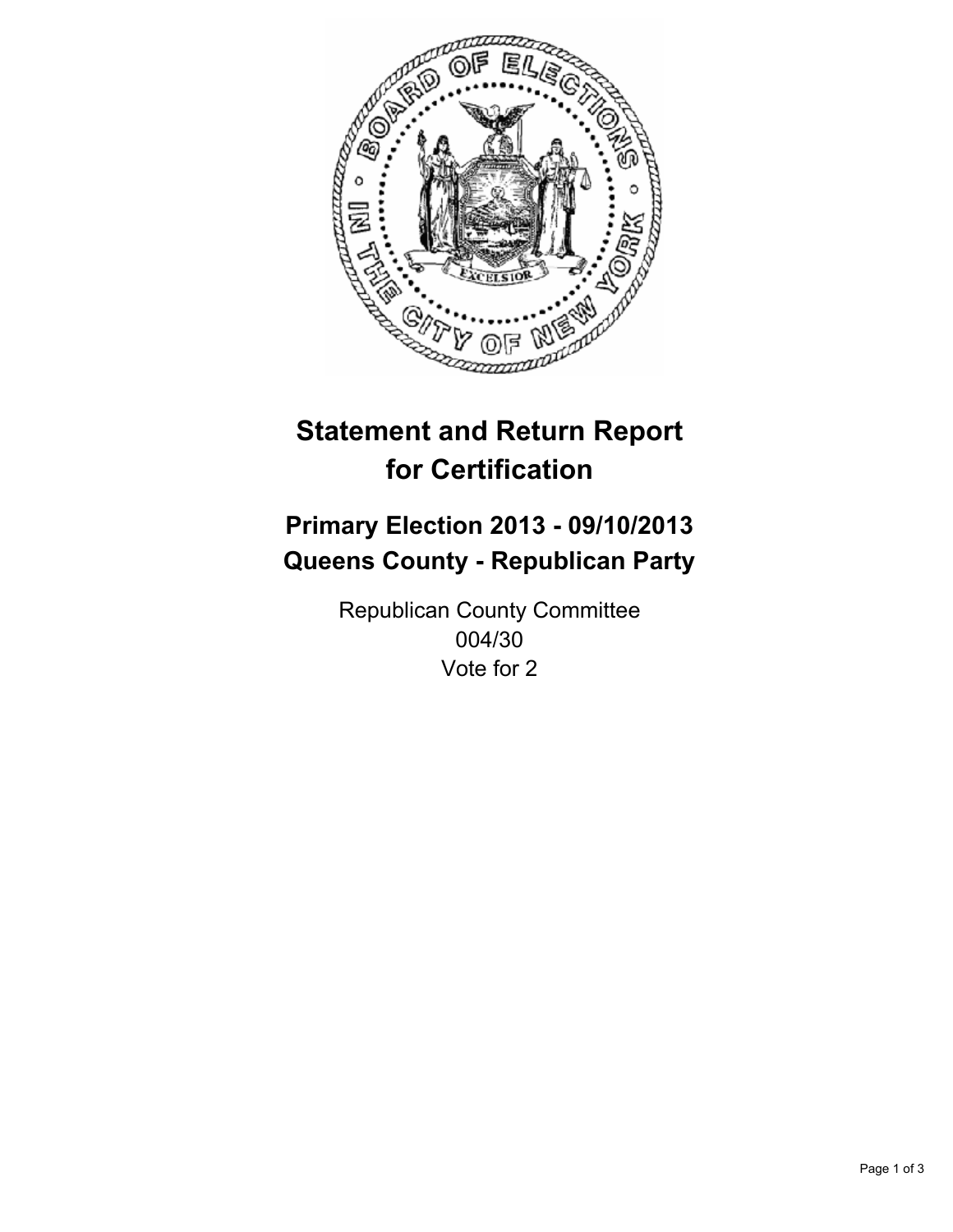

## **Assembly District 30**

| ABSENTEE/MILITARY<br><b>FEDERAL</b><br>SPECIAL PRESIDENTIAL<br><b>AFFIDAVIT</b><br>LAWRENCE J. CARUANA<br>ANGELINA FERZOLA<br><b>KEVIN GALLAGHER</b> | <b>EMERGENCY</b> | $\Omega$ |
|------------------------------------------------------------------------------------------------------------------------------------------------------|------------------|----------|
|                                                                                                                                                      |                  | 2        |
|                                                                                                                                                      |                  | 0        |
|                                                                                                                                                      |                  | 0        |
|                                                                                                                                                      |                  | $\Omega$ |
|                                                                                                                                                      |                  | 34       |
|                                                                                                                                                      |                  | 13       |
|                                                                                                                                                      |                  | 27       |
|                                                                                                                                                      | SOPHIE LOMBARDI  | 11       |
| <b>Total Votes</b>                                                                                                                                   |                  | 85       |